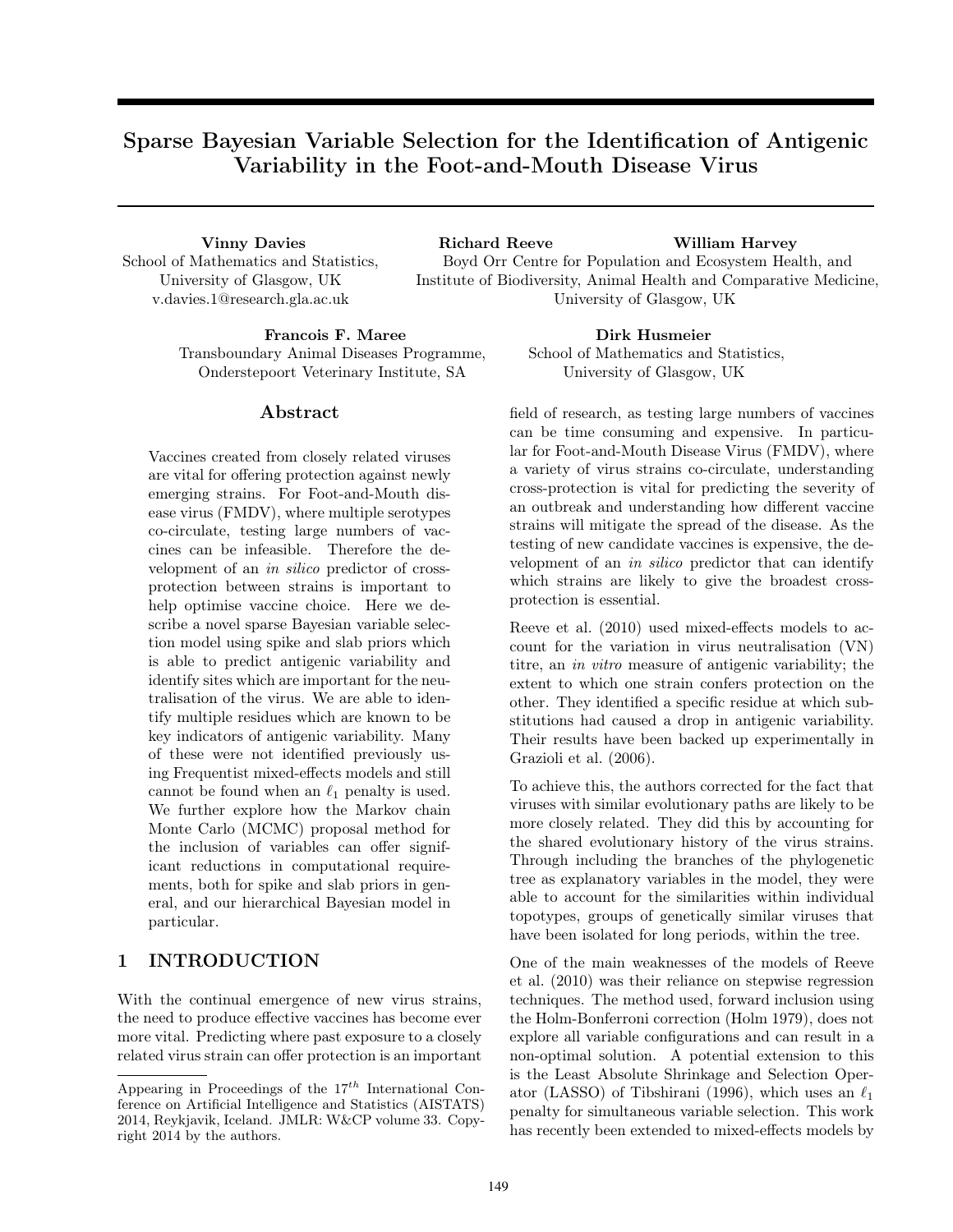Schelldorfer et al. (2011).

A drawback of the classical LASSO, and its close cousin, the Elastic Net (Zou & Hastie 2005), is the way regularisation parameters are selected. Information criteria, such as the Akaike information criterion (AIC), corrected AIC (AICc) (Hurvich & Tsai 1989) and Bayesian information criterion (BIC), are asymptotically justified, but can have poor small-sample performance. Alternative methods include hold-out crossvalidation, which reduces the training set size, and kfold or leave-one-out cross validation, which are potentially biased (Bengio & Grandvalet 2004, Rao et al. 2008). The sub-optimality of these methods compared to a Bayesian approach has been reported before (Dalton & Dougherty 2012).

A more serious drawback is the  $\ell_1$  regularisation term itself, which in a Bayesian context corresponds to a Laplace prior (Park  $&$  Casella 2008). This choice is computationally efficient, leading to a convex optimisation problem for penalised maximum likelihood or Bayesian maximum a posteriori (MAP) inference. However,  $\ell_1$  regularisation combines the problems of insufficient sparsity of selection with increased bias caused by shrinkage, as discussed in detail in Chapter 13 of Murphy (2012). A preferred alternative, which improves variable selection and avoids excessive shrinkage, is the spike and slab prior proposed in Mitchell & Beauchamp (1988), which, however, leads to a non-convex optimisation problem in a penalised likelihood context. In the present work, we integrate the spike and slab prior into the context of hierarchical Bayesian models, whose advantages have been discussed on various occasions elsewhere; see e.g. Gelman et al. (2004). In particular, Bayesian hierarchical models allow consistent inference of all parameters and hyperparameters, and inference borrows strength by the systematic sharing and combination of information.

The model we propose is designed specifically to deal with the various aspects of the FMDV data. The understanding of antigenic variability requires a focus on selecting variables, while still taking into account the experimental condition under which the data was gathered. To do this we propose a novel Bayesian hierarchical model into which we integrate the prior originally proposed in Mitchell & Beauchamp (1988). In particular we allow for confounding experimental variation through the specification of random effects. We also specify an additional layer in the hierarchical model in order to allow the mean of the coefficients to vary. This comes from biological knowledge of the problem, where we expect a high intercept and a negative impact on the responses from the inclusion of additional variables.

In this paper we evaluate the advantages of our model over the use of both the standard and  $\ell_1$  penalised mixed-effects model. We use simulated data with random effects designed to mimic variation in experimental conditions to objectively assess prediction and variable selection performance. Finally the model is used on the real life data set of Reeve et al. (2010) in order to assess its capability in identifying surface exposed residues at which substitutions are known to cause a significant drop in antigenic variability. This is done by accounting for the evolutionary history of a strain through including branches of the phylogenetic tree that divide antigenically distinct groups within the virus.

## 2 CLASSICAL METHODS

Before we describe the novel Bayesian model, we review established classical methods, which are more commonly used within the biological community.

#### 2.1 Classical Mixed-Effects Model

In classical mixed-effects models we define the response  $\mathbf{y} = (y_1, \dots, y_N)^\top$  and denote the explanatory variables,  $X$ , as a matrix of  $J + 1$  columns and N rows, where the first column is an intercept. Each column of explanatory variables,  $X_i$ , is then given an associated regression coefficient,  $w_i$ , to control its influence on the response.

We further set  $Z$  as the matrix of indicators with N rows and  $k \in \{1, \ldots, ||\mathbf{b}||\}$  columns.  $\mathbf{b} =$  $(\mathbf{b}_1^\top, \ldots, \mathbf{b}_G^\top)^\top$  represents a vector of parameters related to each of the groups  $g \in \{1, \ldots, G\}$ , where each  $\mathbf{b}_g$  has length  $||\mathbf{b}_g||$  and  $||\mathbf{b}|| = \sum_{g=1}^G ||\mathbf{b}_g||$ . For more details on mixed-effects models see Pinheiro & Bates  $(2000).$ 

The model is therefore defined as:

$$
y = Xw + Zb + \varepsilon \tag{1}
$$

where we assume that  $\varepsilon \sim \mathcal{N}(\varepsilon|0,\Sigma_{\varepsilon})$  and b ∼  $\mathcal{N}(\mathbf{b}|\mathbf{0}, \mathbf{\Sigma}_{\mathbf{b}})$ , where we define  $\mathbf{\Sigma}_{\varepsilon} = \sigma_{\varepsilon}^2 \mathbf{I}$  and  $\mathbf{\Sigma}_{\mathbf{b}} =$  $diag((\left[\pmb{\sigma}_{b,1}^2\right]^{\top},\ldots,\left[\pmb{\sigma}_{b,G}^2\right]^{\top})^{\top})$  for notational simplicity and I is the identity matrix. Integrating over b gives us the likelihood:

$$
L(\mathbf{w}, \Sigma_{\varepsilon}, \Sigma_{\mathbf{b}} | \mathbf{y}, \mathbf{X}, \mathbf{Z}) = \mathcal{N}(\mathbf{y} | \mathbf{X}\mathbf{w}, \mathbf{Z}\Sigma_{\mathbf{b}}\mathbf{Z}^{\top} + \Sigma_{\varepsilon})
$$
(2)

In classical mixed-effects models, model comparison techniques must be used to choose which variables are included within the model. To get a sparse model, Reeve et al. (2010) used forward inclusion, making an adjustment for multiple testing using the Holm-Bonferroni correction. They firstly included the variables correcting for the shared evolutionary paths using prior biological knowledge, before adding the residue data.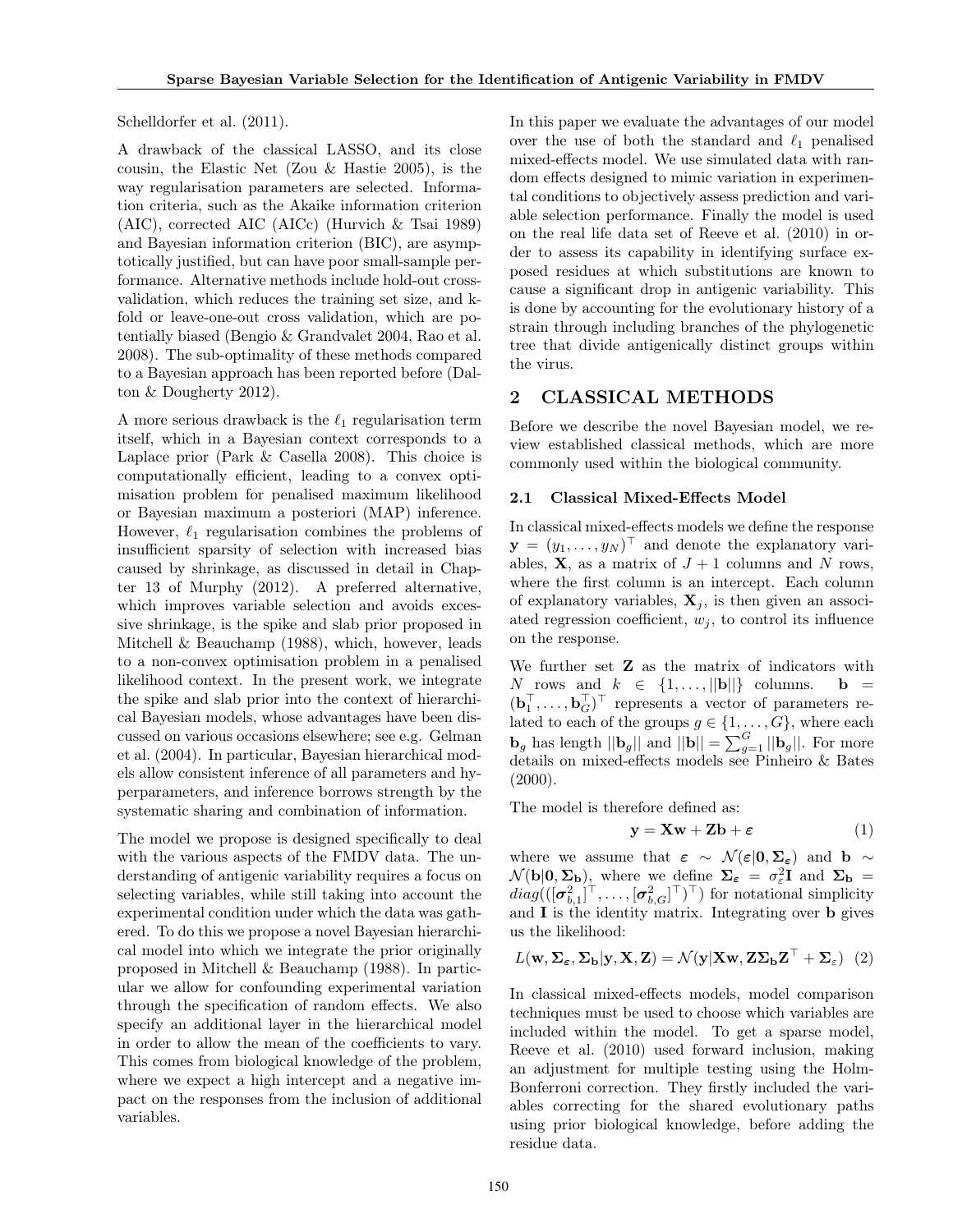#### 2.2 LASSO

A classical alternative to forward variable selection is the LASSO of Tibshirani (1996, 2011), which allows for simultaneous variable selection. In the simplest case of linear regression, this gives the following parameter estimates:

$$
\hat{\mathbf{w}} = \underset{\mathbf{w}}{\operatorname{argmin}} \left\{ (\mathbf{y} - \mathbf{X}\mathbf{w})^2 + \lambda \sum_{j=1}^{J} |w_j| \right\}. \tag{3}
$$

This is a convex optimisation problem, for which a variety of fast and effective algorithms exist (e.g. Hastie et al. (2009)). The effect of eq. 3 is to simultaneously shrink and prune parameters w, thereby promoting a sparse model. The degree of sparsity depends on the regularization parameter  $\lambda$ , which can be optimised with cross-validation or information criteria, e.g. BIC.

A recent extension of the standard LASSO is the mixed-effects LASSO proposed by Schelldorfer et al.  $(2011)$ , who estimate the regression coefficients **w**, random effect variance  $\sigma_b^2$  and the variance of the noise  $\sigma_{\varepsilon}^2$  as:

$$
(\hat{\mathbf{w}}, \hat{\sigma}_b^2, \hat{\sigma}_\varepsilon^2) = \underset{\mathbf{w}, \sigma_b^2 > 0, \sigma_\varepsilon^2 > 0}{\text{argmin}} \left\{ \frac{1}{2} \log |\mathbf{V}| + \frac{1}{2} (\mathbf{y} - \mathbf{X} \mathbf{w}) \mathbf{V}^{-1} (\mathbf{y} - \mathbf{X} \mathbf{w}) + \lambda \sum_{j=1}^J |w_j| \right\} \tag{4}
$$

where  $\mathbf{V} = \mathbf{Z} \mathbf{\Sigma}_{\mathbf{b}} \mathbf{Z}^{\top} + \sigma_{\varepsilon} \mathbf{I}$ . In the package of Schelldorfer et al. (2011), this is minimised using a block coordinate gradient descent scheme. To select the value of  $\lambda$ we test the use of BIC, as recommended in Schelldorfer et al. (2011), and AICc (Hurvich & Tsai 1989).

We point out that the mixed effects Lasso of Schelldorfer et al. (2011) has only been developed for a single random effect. To deal with multiple random effects, the Cartesian product of several random effects has to be mapped onto a single random effect, which can lead to excessive model complexity. We also note that to the best of our knowledge, a mixed-effects model version of the Elastic net (Zou & Hastie 2005) has not yet been developed.

## 3 NOVEL BAYESIAN METHOD

To perform variable selection within Bayesian statistics, we must firstly define the model that is used. This is usually done by constructing the posterior distribution using Bayes' rule:

$$
p(\boldsymbol{\gamma}|\mathcal{D},\boldsymbol{\theta}') \propto p(\boldsymbol{\gamma})p(\mathcal{D},\boldsymbol{\theta}'|\boldsymbol{\gamma}). \tag{5}
$$

We then sample the parameters using Markov chain Monte Carlo (MCMC), where we are interested in  $\gamma$ , a vector of latent indicators of whether a variable is included in the regression model. Each parameter is sampled subject to the data,  $\mathcal{D}$ , and the other model parameters,  $\boldsymbol{\theta}'$ .

#### 3.1 Likelihood

The likelihood for our Bayesian variable selection model is similar to the classical mixed-effects model described in Section 2.1. However instead of including all the variables,  $X$ , and their corresponding regression coefficient, we now only include relevant variables,  $X_{\gamma}$ , and regressors,  $w_{\gamma}$ :

$$
p(\mathbf{y}|\mathbf{w}_{\boldsymbol{\gamma}}, \mathbf{b}, \sigma_{\varepsilon}^2) = \mathcal{N}(\mathbf{y}|\mathbf{X}_{\boldsymbol{\gamma}}\mathbf{w}_{\boldsymbol{\gamma}} + \mathbf{Z}\mathbf{b}, \boldsymbol{\Sigma}_{\varepsilon})
$$
(6)

The relevance of variable j is determined by  $\gamma_i \in$  $\{0, 1\}$ , where feature j is said to be relevant if  $\gamma_j = 1$ . This gives  $\boldsymbol{\gamma} = (\gamma_0, \gamma_1, \ldots, \gamma_J)^\top \in \{0, 1\}^J$  where  $\gamma_0 = 1$  is fixed meaning that there is always an intercept in the model. We then define  $X_{\gamma}$  to be the matrix of relevant explanatory variables with  $||\gamma||$  columns and N rows, where  $||\gamma|| = \sum_{j=0}^{J} \gamma_j$ , the number of non-zero elements of  $\gamma$ . Similarly  $w_{\gamma}$  is given as the column vector of regressors, where the inclusion of each parameter is again dependent on  $\gamma$ .

#### 3.2 Priors

For computational convenience, conjugate priors have been chosen where possible. In this manner, as in classical mixed-effects models, we choose each  $b_{k,g}$  to have group dependent Gaussian priors:

$$
b_{k,g} \sim \mathcal{N}(b_{k,g}|\mu_{b,g}, \sigma_{b,g}^2). \tag{7}
$$

We define this to have a fixed mean  $\mu_{b,g} = 0$  and a common variance parameter for each random effect group  $q$ . Further to this, we put a conjugate Inverse-Gamma prior on each  $\sigma_{b,g}^2$ :

$$
\sigma_{b,g}^2 \sim \mathcal{IG}(\sigma_{b,g}^2 | \alpha_{b,g}, \beta_{b,g}) \tag{8}
$$

where  $\alpha_{b,g}$  and  $\beta_{b,g}$  are fixed hyper-parameters for each g. This gives the model the flexibility to learn each  $\sigma_{b,g}^2$ instead of predefining their values.

The prior for  $w_{\gamma}$  is set in the manner proposed in Mitchell & Beauchamp (1988) such that it reflects whether a feature is relevant. In this way we expect that  $w_j = 0$  if  $\gamma_j = 0$ , i.e. the feature is irrelevant, and conversely it should be non-zero if the variable is relevant,  $w_i \neq 0$  if  $\gamma_i = 1$ . The variables are then divided into related groups  $h \in \{1, \ldots, H\}$ , in this case two: the intercept and the covariates. A conjugate prior is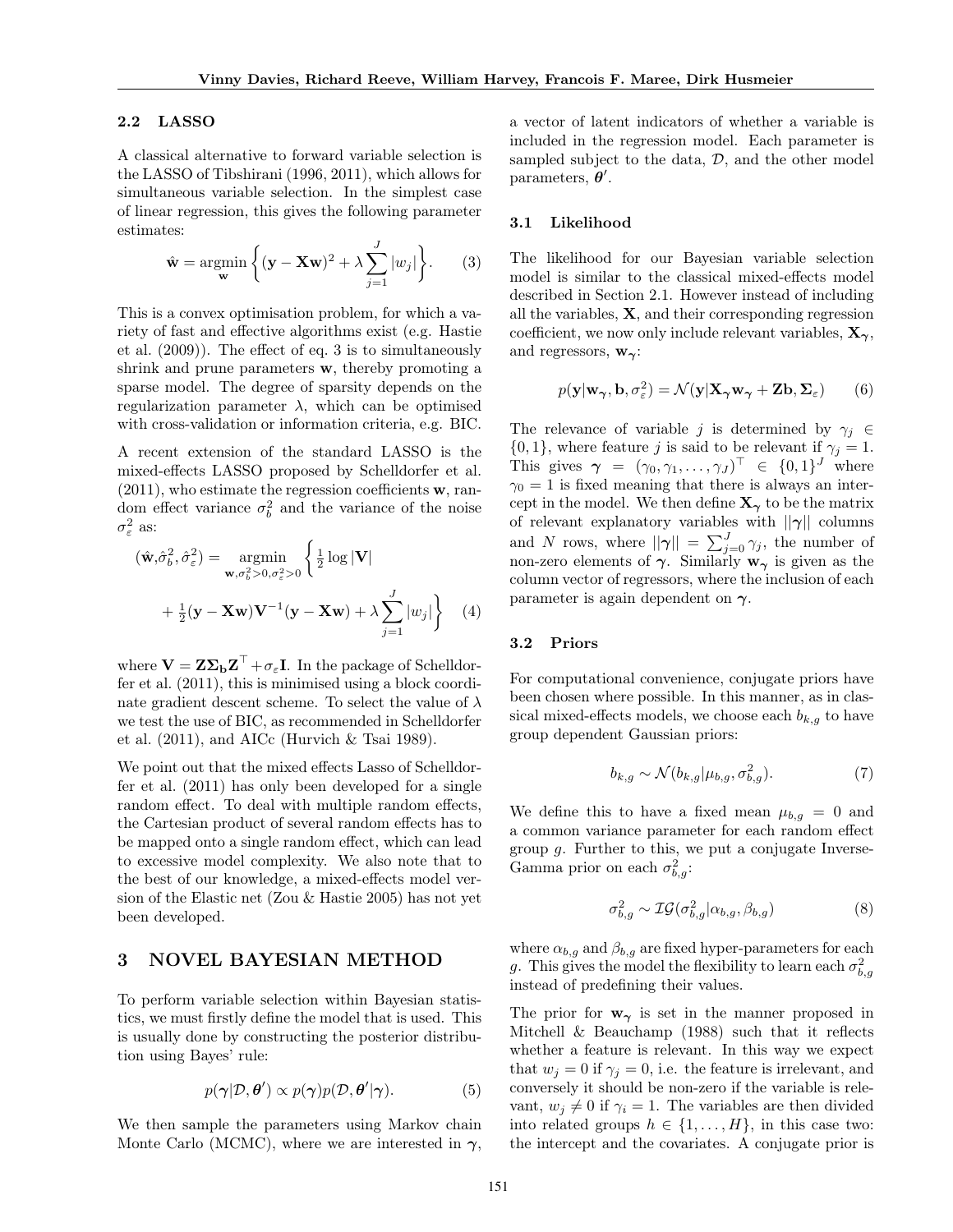

Figure 1: Compact representation of the complex spike and slab model as a Directed Acyclic Graph (DAG). The grey circles refer to data and hyper-parameters which are fixed, while the *white* circles refer to parameters that are inferred with MCMC.

chosen when the feature is relevant:

$$
p(w_{j,h}|\gamma_{j,h}, \mu_{w,h}, \sigma_{w,h}^2)
$$
  
= 
$$
\begin{cases} \delta_0(w_{j,h}) & \text{if } \gamma_j = 0\\ \mathcal{N}(w_{j,h}|\mu_{w,h}, \sigma_{w,h}^2) & \text{if } \gamma_j = 1. \end{cases}
$$
 (9)

where  $\delta_0$  is the delta function. Here we have a spike at the mean,  $\mu_{w,h}$ , and as  $\sigma_{w,h}^2 \to \infty$  the distribution,  $p(w_{j,h}|\gamma_j = 1)$ , approaches a uniform distribution, a slab of constant height. For this reason, these models are often known as spike and slab models. Similar nonsingular versions of this prior are also possible (George & McCulloch 1993, 1997).

Through giving each group  $h$  a separate hyperparameter  $\sigma_{w,h}^2$  in eq. 9, we leave the model open to penalising the groups of variables to different degrees through the priors:

$$
\sigma_{w,h}^2 \sim \mathcal{IG}(\sigma_{w,h}^2 | \alpha_{w,h}, \beta_{w,h}). \tag{10}
$$

By choosing the same fixed hyper-parameters,  $\alpha_{w,h}$ and  $\beta_{w,h}$  for each h, we lose information coupling between the different groups, although this could be regained with an addition layer in the hierarchical model.

In addition to  $\sigma_{w,h}^2$ , we use the hyper-parameters  $\mu_{w,h}$ to reflect the likely non-zero means of each group  $h$ :

$$
\mu_{w,h} \sim \mathcal{N}(\mu_{w,h}|\mu_{0,h}, \Sigma_{0,h})
$$
\n(11)

where the hyper-parameters  $\mu_{0,h}$  and  $\Sigma_{0,h}$  are fixed. This specification comes from the expected biological values of each regression coefficients  $w_{i,h}$ . In the FMDV data we are likely to observe a comparatively large intercept with negative regression coefficients for the variables. This is a result of amino acid changes decreasing the similarity between virus strains and therefore reducing the measured VN titre. Similarly, traversing a significant branch of the phylogenetic tree is likely to cause differences between the strains.

As with the classical mixed-effects model in Section 2.1, we assume the errors are independent and identically distributed. Again specifying a conjugate prior gives us an Inverse-Gamma distribution:

$$
\sigma_{\varepsilon}^{2} \sim \mathcal{IG}(\sigma_{\varepsilon}^{2} | \alpha_{\varepsilon}, \beta_{\varepsilon}). \tag{12}
$$

where the hyper-parameters  $\alpha_{\varepsilon}$  and  $\beta_{\varepsilon}$  are fixed.

A prior must also be given for  $\gamma_{1:J}$ , the parameters which determine the relevance of the variables:

$$
p(\gamma_{1:J}|\pi) = \prod_{j=1}^{J} \text{Bern}(\gamma_j|\pi)
$$
 (13)

where  $\pi$  is the probability of the individual variable being relevant.

The value of  $\pi$  can either be set as a fixed hyperparameter as in Sabatti & James  $(2005)$ , where they argue that it should be determined by underlying knowledge of the problem. Alternatively it can be given a conjugate Beta prior:

$$
\pi \sim \mathcal{B}(\pi|\alpha_{\pi}, \beta_{\pi}).\tag{14}
$$

as in this case, where the likely number of relevant variables cannot be easily specified a priori. This is a more general model, which subsumes a fixed  $\pi$  as a limiting case for  $\alpha_{\pi}\beta_{\pi}/((\alpha_{\pi}+\beta_{\pi})^2(\alpha_{\pi}+\beta_{\pi}+1)) \to 0$ .

#### 3.3 Posterior

 $\sqrt{81}$   $\sqrt{7}$   $\sqrt{9}$  ×  $\sqrt{9}$ 

Using Bayes' theorem we can construct the posterior distribution for the inferred parameters  $\theta_1$  =  $(\gamma, \mathbf{w}_{\gamma}, \mathbf{b}, \sigma_{\mathbf{b}}, \mu_{\mathbf{w}}, \sigma_{\mathbf{w}}, \sigma_{\varepsilon}^2, \pi)$  given the fixed parameters  $\theta_2 = (\alpha_{\mathbf{b}}, \beta_{\mathbf{b}}, \alpha_{\mathbf{w}}, \beta_{\mathbf{w}}, \mu_0, \Sigma_0, \alpha_{\varepsilon}, \beta_{\varepsilon}, \alpha_{\pi}, \beta_{\pi}),$ where we define  $\boldsymbol{\theta} = (\boldsymbol{\theta}_1, \boldsymbol{\theta}_2)$ . This combines the likelihood and priors specified, as shown in Figure 1:

$$
p(\theta_1|\mathbf{y}, \mathbf{X}, \mathbf{Z}, \theta_2) \propto
$$
  
\n
$$
\mathcal{N}(\mathbf{y}|\mathbf{X}_{\gamma}\mathbf{w}_{\gamma} + \mathbf{Z}\mathbf{b}, \mathbf{\Sigma}_{\varepsilon})\mathcal{N}(\mathbf{b}|\mathbf{0}, \mathbf{\Sigma}_{\mathbf{b}})\mathcal{IG}(\sigma_{\varepsilon}^2|\alpha_{\varepsilon}, \beta_{\varepsilon})
$$
  
\n
$$
\times \mathcal{N}(\mathbf{w}_{\gamma}|\mu_{\mathbf{w}}, \mathbf{\Sigma}_{\mathbf{w}}) \prod_{g=1}^{G} \{ \mathcal{IG}(\sigma_{b,g}^2|\alpha_{b,g}, \beta_{b,g}) \}
$$
  
\n
$$
\times \prod_{h=1}^{H} \{ \mathcal{IG}(\sigma_{w,h}^2|\alpha_{w,h}, \beta_{w,h})\mathcal{N}(\mu_{w,h}|\mu_{0,h}, \Sigma_{0,h}) \}
$$
  
\n
$$
\times \prod_{i=1}^{J} \{ \text{Bern}(\gamma_j|\pi) \} \mathcal{B}(\pi|\alpha_{\pi}, \beta_{\pi})
$$
(15)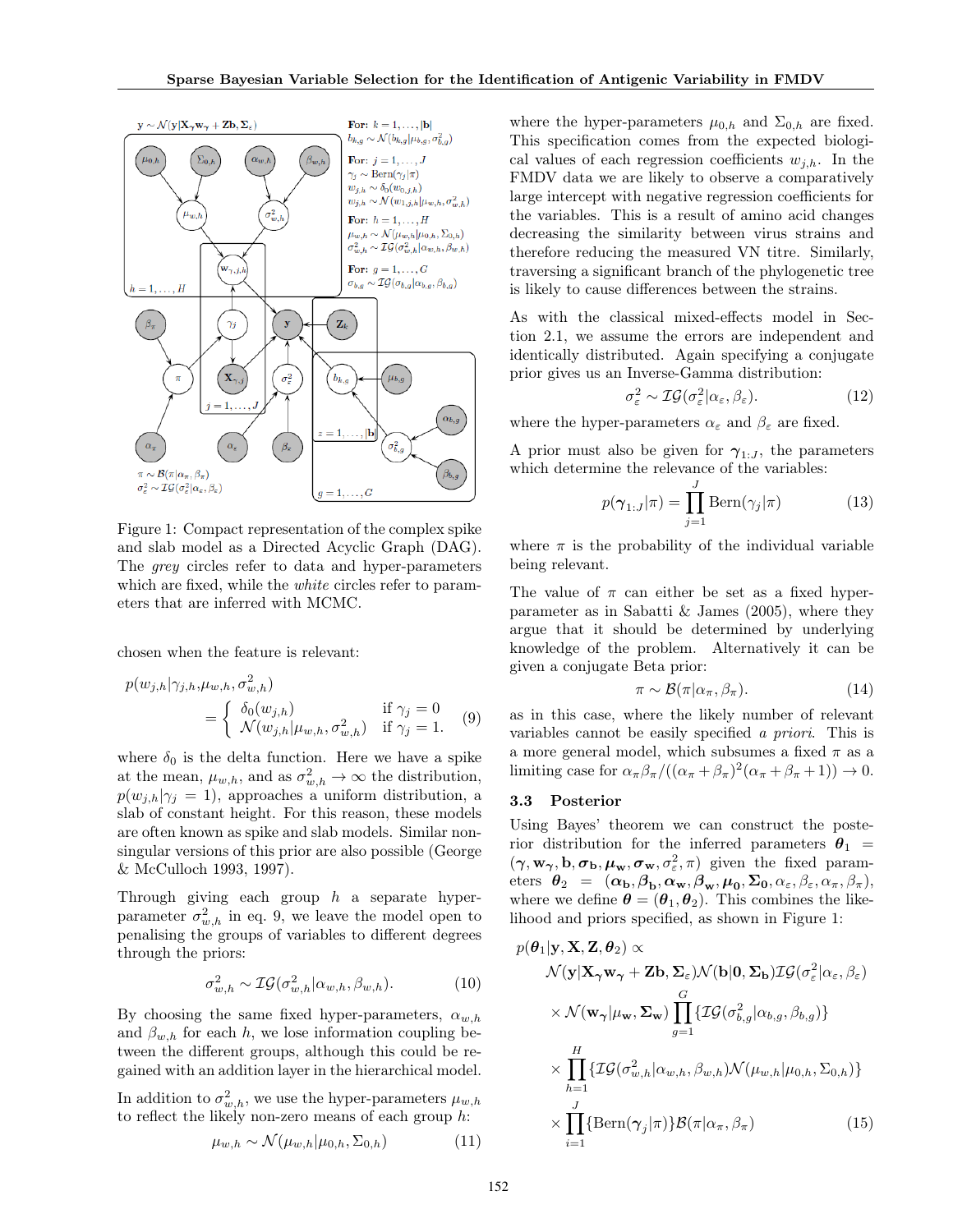where  $\mathbf{\Sigma}_{\mathbf{b}} = diag(([\boldsymbol{\sigma}_{b,1}^2]^{\top}, \dots, [\boldsymbol{\sigma}_{b,G}^2]^{\top})^{\top})$  and each  $\sigma_{b,g}^2$  has length  $\|\sigma_{b,g}^2\|$ . We similarly set  $\boldsymbol{\Sigma}_{\mathbf{w}_{\boldsymbol{\gamma}}} \;\; = \;\; diag(([\boldsymbol{\sigma}_{w,1}^2]^\top,\ldots,[\boldsymbol{\sigma}_{w,H}^2]^\top)^\top) \;\; \text{and} \;\; \boldsymbol{\mu}_{\mathbf{w}} \;\; = \;\;$  $(\boldsymbol{\mu}_{w,1}^{\top}, \ldots, \boldsymbol{\mu}_{w,H}^{\top})^{\top}$  where each  $\boldsymbol{\sigma}_{w,h}^2$  and  $\boldsymbol{\mu}_{w,h}$  have length  $||\boldsymbol{\sigma}_{w,h}^2|| = ||\boldsymbol{\mu}_{w,h}||.$ 

#### 3.4 Posterior Inference

In order to explore the posterior distribution of the parameters we use an MCMC algorithm. Having chosen conjugate priors where possible means we can run a Gibbs sampler for the majority of parameters (Ripley 1979, Geman & Geman 1984). The only exception is  $\gamma$ , although it is possible to use componentwise Gibbs sampling with a small adaptation; see Section 3.5.1. The conditional distributions for those parameters amenable to standard Gibbs sampling are:

$$
\mathbf{w}_{\gamma} | \boldsymbol{\theta}' \sim \mathcal{N}(\mathbf{w}_{\gamma} | \mathbf{V}_{\mathbf{w}_{\gamma}} \mathbf{X}_{\gamma}^{\top} \mathbf{\Sigma}_{\varepsilon}^{-1} (\mathbf{y} - \mathbf{Z} \mathbf{b}) + \mathbf{V}_{\mathbf{w}_{\gamma}} \mathbf{\Sigma}_{\mathbf{w}_{\gamma}}^{-1} \boldsymbol{\mu}_{\mathbf{w}}, \mathbf{V}_{\mathbf{w}_{\gamma}})
$$
(16)

$$
\mathbf{b}|\boldsymbol{\theta}' \sim \mathcal{N}(\mathbf{b}|\mathbf{V}_{\mathbf{b}}\mathbf{Z}^{\top}\mathbf{\Sigma}_{\varepsilon}^{-1}(\mathbf{y}-\mathbf{X}_{\gamma}\mathbf{w}_{\gamma}), \mathbf{V}_{\mathbf{b}}) \tag{17}
$$

$$
\sigma_{b,g}^2 |\boldsymbol{\theta}' \sim \mathcal{IG}(\sigma_{b,g}^2| \, ||\mathbf{b}_g||/2 + \alpha_{b,g}, \beta_{b,g} + \frac{1}{2} \mathbf{b}_g^\top \mathbf{b}_g)
$$
 (18)  

$$
\mu_{w,h} |\boldsymbol{\theta}' \sim \mathcal{N}(\mu_{w,h}|
$$

$$
\Sigma_{\mu}^{-1} \left( \Sigma_{\mathbf{w}}^{-1} \mathbf{w}_{\gamma,h} + \Sigma_{0}^{-1} \mu_{0,h} \right), \Sigma_{\mu} \right)
$$
(19)

$$
\sigma_{w,h}^2 |\boldsymbol{\theta}' \sim \mathcal{IG}(\sigma_{w,h}^2 || \|\mathbf{w}_{\boldsymbol{\gamma},h}\| / 2 + \alpha_{w,h}, \beta_{w,h} + \frac{1}{2} (\mathbf{w}_{\boldsymbol{\gamma},h} - \boldsymbol{\mu}_{\boldsymbol{\gamma},h})^\top (\mathbf{w}_{\boldsymbol{\gamma},h} - \boldsymbol{\mu}_{\boldsymbol{\gamma},h}))
$$
(20)

$$
\sigma_{\varepsilon}^{2}|\boldsymbol{\theta}' \sim \mathcal{IG}(\sigma_{\varepsilon}^{2}|N/2 + \alpha_{\varepsilon}, \beta_{\varepsilon} + \frac{1}{2}(\mathbf{y} - \mathbf{X}_{\gamma}\mathbf{w}_{\gamma})
$$

$$
-Z\mathbf{b})^{\top}(\mathbf{y} - \mathbf{X}_{\gamma}\mathbf{w}_{\gamma} - \mathbf{Z}\mathbf{b}))
$$
 (21)

$$
\pi|\boldsymbol{\theta}' \sim \mathcal{B}(\pi|\alpha_{\pi} + ||\boldsymbol{\gamma}_{1:N}||, \beta_{\pi} + J - ||\boldsymbol{\gamma}_{1:N}||) \qquad (22)
$$

where we sample  $\sigma_{b,g}^2$ ,  $\mu_{w,h}$  and  $\sigma_{w,h}^2$  for each g and h respectively. We also define  $V_{w_{\gamma}} = (X_{\gamma}^{\top} \Sigma_{\varepsilon}^{-1} X_{\gamma} +$  $(\boldsymbol{\Sigma}_{\mathbf{w}}^{-1})^{-1},\,\mathbf{V}_{\mathbf{b}}=(\mathbf{Z}^{\top}\boldsymbol{\Sigma}_{\varepsilon}^{-1}\mathbf{Z}+\boldsymbol{\Sigma}_{\mathbf{b}}^{-1})^{-1}$  and  $\boldsymbol{\Sigma}_{\mu}=(\boldsymbol{\Sigma}_{\mathbf{w},\mathbf{h}}^{-1}+\boldsymbol{\Sigma}_{\mathbf{b}}^{-1})^{-1}$  $\mathbf{\Sigma}_{0,\mathbf{h}}^{-1}$  for notational simplicity.

Sampling  $\gamma$  is more difficult, as it does not naturally form a standard distribution. Methods for achieving this are discussed in more detail in Section 3.5, however in order to do this we need a conditional distribution:

$$
p(\gamma|\theta') \propto p(\gamma_{1:J}|\pi) \int \mathcal{N}(\mathbf{y}|\mathbf{X}_{\gamma}\mathbf{w}_{\gamma} + \mathbf{Z}\mathbf{b}, \mathbf{\Sigma}_{\varepsilon})
$$

$$
\mathcal{N}(\mathbf{w}_{\gamma}|\boldsymbol{\mu}_{\mathbf{w}}, \mathbf{\Sigma}_{\mathbf{w}})d\mathbf{w}_{\gamma}
$$

$$
\propto \pi^{||\gamma_{1:N}||} (1-\pi)^{J-||\gamma_{1:N}||}
$$
(23)

$$
\mathcal{N}(\mathbf{y}|\mathbf{X}_{\boldsymbol{\gamma}}\boldsymbol{\mu}_{\mathbf{w}} + \mathbf{Z}\mathbf{b}, \boldsymbol{\Sigma}_{\varepsilon} + \mathbf{X}_{\boldsymbol{\gamma}}\boldsymbol{\Sigma}_{\mathbf{w}}\mathbf{X}_{\boldsymbol{\gamma}}^{\top}) \quad (24)
$$

where there are *J* variables. Here we have used a collapsing step as in Sabatti & James (2005), integrating out  $w_{\gamma}$  through the application of standard Gaussian integrals (Bishop 2006) to reduce the computational requirements. The normalisation constant is not required in eq. 24 as it cancels out in all of the methods discussed in Section 3.5: eq. 26 and eq. 29.

#### 3.5 Sampling the Latent Indicators

Multiple methods have been proposed for sampling the latent variables,  $\gamma$ . In this paper we look at two of these in particular; the component-wise Gibbs sampling approach of George & McCulloch (1993) and through a Metropolis-Hastings step where we can propose changes to multiple parameters simultaneously for a computational improvement (Metropolis et al. 1953, Hastings 1970).

#### 3.5.1 Component-wise Gibbs Sampling

Following George & McCulloch (1993) we can use a component-wise Gibbs sampler to consecutively sample each  $\gamma_j$  from  $\gamma$  in a random order. To do this we first define a conditional distribution for  $\gamma_j^i$ , the value of the *i*th iteration of  $\gamma_i$ , from eq. 24:

$$
\gamma_j^i \sim p(\gamma_j^i | \pi, \mathbf{b}, \sigma_\varepsilon^2, \boldsymbol{\mu}_\mathbf{b}, \boldsymbol{\Sigma}_\mathbf{w}, \boldsymbol{\gamma}_{-j}^i)
$$
 (25)

where  $\boldsymbol{\gamma}_{-j}^i = (\gamma_1^i, \ldots, \gamma_{j-1}^i, \gamma_{j+1}^{i-1}, \ldots, \gamma_J^{i-1})$  in the case of ordered inclusion parameters. Each distribution can then be given a Bernoulli distribution with probability:

$$
P(\gamma_j^i = 1 | \pi, \mathbf{b}, \sigma_\varepsilon^2, \boldsymbol{\mu}_\mathbf{b}, \boldsymbol{\Sigma}_\mathbf{w}, \boldsymbol{\gamma}_{-j}^i) = \frac{a}{a+b} \qquad (26)
$$

where we define:

$$
a = p(\gamma_j^i = 1 | \pi, \mathbf{b}, \sigma_\varepsilon^2, \boldsymbol{\mu}_\mathbf{b}, \boldsymbol{\Sigma}_\mathbf{w}, \boldsymbol{\gamma}_{-j}^i)
$$
(27)

$$
b = p(\gamma_j^i = 0 | \pi, \mathbf{b}, \sigma_\varepsilon^2, \boldsymbol{\mu}_\mathbf{b}, \boldsymbol{\Sigma}_\mathbf{w}, \boldsymbol{\gamma}_{-j}^i). \tag{28}
$$

#### 3.5.2 Metropolis-Hastings Sampling

Unlike with the Gibbs sampling approach, sampling via a Metropolis-Hastings step leads to some proposals being rejected. However an advantage can be gained through proposing multiple variables simultaneously. We define the acceptance rate for the Metropolis-Hastings step in this case as:

$$
\alpha(\boldsymbol{\gamma}^*, \boldsymbol{\gamma}^{i-1}) := \min\left\{ \frac{q(\boldsymbol{\gamma}^{i-1}|\boldsymbol{\gamma}^*)p(\boldsymbol{\gamma}^*|\boldsymbol{\theta}')}{q(\boldsymbol{\gamma}^*|\boldsymbol{\gamma}^{i-1})p(\boldsymbol{\gamma}^{i-1}|\boldsymbol{\theta}')}, 1 \right\} \tag{29}
$$

where  $q(.)$  is a proposal density, which we set to be:  $q(\boldsymbol{\gamma}^*|\boldsymbol{\gamma}^{i-1}) = q(\boldsymbol{\gamma}^*) = \text{Bern}(\boldsymbol{\gamma}^*|\pi)$ . Proposed moves for groups of randomly ordered inclusion parameters,  $\gamma^*$ , are then accepted if  $\alpha(\gamma^*, \gamma^{i-1})$  is greater than a random variable  $u \sim \mathcal{U}[0, 1].$ 

Tuning the number of simultaneous proposals can give significant computational improvements to the algorithm. Changing only a few variables in  $\gamma$  gives a high acceptance rate, but takes a long time to cycle through the variables leading to poor mixing. Conversely if we propose too many simultaneously we reject too many proposals to be efficient. In this paper we investigate how best to tune the proposals and compare this against the component-wise Gibbs sampler.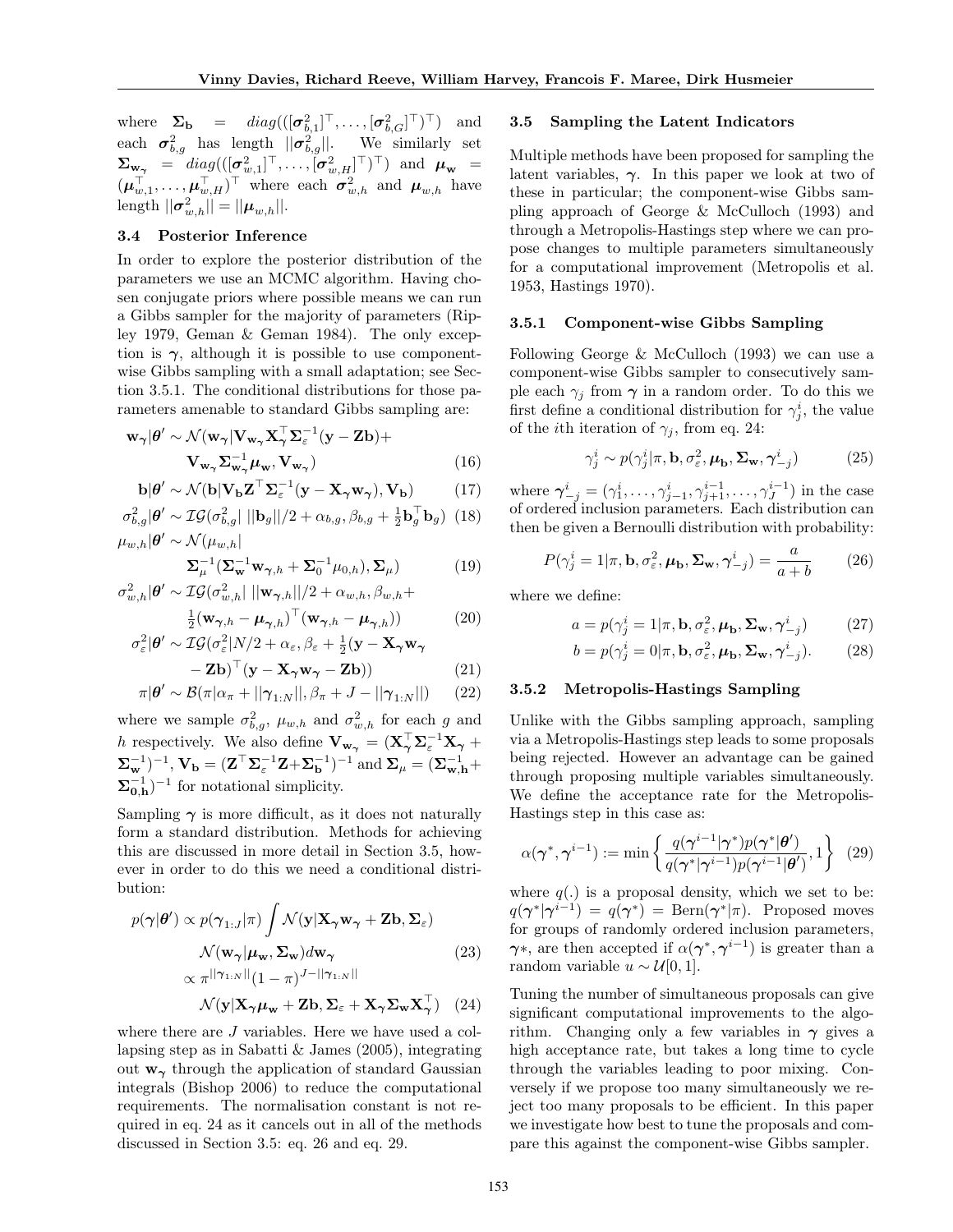## 4 DATA

#### 4.1 Simulated Data

20 sets of data were simulated to reflect the structure of the real FMDV data such that there were two groups of variables. For each response, 20 count variables were simulated from a Poisson distribution and then an additional set of 10 binary variables was generated. These were both simulated such that there was a basic correlation within the groups in order to reflect some of the correlations found in the real data. Additionally 10 data sets were given one group of random effects, with the remaining sets given two groups, in order to mimic random variation in the real experimental data.

Each of the variables was then given a regression parameter. Half of each group were given small negative regressors drawn from  $\mathbf{w}_1 \sim \mathcal{N}(-0.2, 0.01)$  and the other half  $w_2 \sim \mathcal{N}(0, 0.0025)$ . Each response  $y_i$  was then generated from the model with each of the perturbed regressors  $\tilde{w}_{h,i} \sim \mathcal{N}(w_{h,i}, 0.007)$ , where  $h \in \{1, 2\}$ . This was done 200 times with additive Gaussian noise from  $\mathcal{N}(0, 0.04)$  given to each response. Half of the data was used for training and the remaining for testing.

#### 4.2 Real Life Example

The FMDV data analysed in Reeve et al. (2010) comes from sub-Saharan Africa, where the virus is endemic. The authors evaluated data on two different serotypes, but in this paper we only consider the South African Territories (SAT) type 1 serotype. This contains 246 measures of VN titre, an in vitro measure of whether the sites that contribute to the neutralization of the virus remain sufficiently similar to cross-react. The VN titre measures have been shown to be log-normally distributed (Reeve et al. 2010), so we take the log of the data as our response.

The fixed effects used in our model are divided into two groups. The first contains 137 variables which count amino acid mutations (substitutions) at each residue in the proteins that form the virus shell. The second group consists of 38 variables which indicate whether a specific branch in the phylogenetic tree was traversed between the protective and challenge strains, where the protective strain is the strain the animal has been vaccinated with and the challenge is the strain it is tested against. Additionally, the model requires the inclusion of two groups of random effects. The first is the challenge strain, used to account for the variability in reactivity of the viruses. The second accounts for the sera taken from the individual animals exposed to a strain.

## 5 SIMULATIONS

Our code has been implemented in R (R Core Team 2013), using the packages  $lme4$  (Bates et al. 2013) and lmmlasso (Schelldorfer et al. 2011) for the comparison with standard and LASSO mixed-effects models. For the mixed-effects models, as in Reeve et al. (2010), forward inclusion was used adjusting for multiple testing using the Holm-Bonferroni correction.

For our MCMC chains we sampled 10,000 and 50,000 iterations respectively for the simulated and real data. The fixed parameters,  $\boldsymbol{\theta}_2$ , were all set to represent vague priors:  $\alpha_{\rm b} = \beta_{\rm b} = \alpha_{\rm w} = \beta_{\rm w} = 0.001, \mu_0 = 0,$  $\Sigma_0 = 100$ ,  $\alpha_{\varepsilon} = \beta_{\varepsilon} = 0.001$ ,  $\alpha_{\pi} = \beta_{\pi} = 1$ . The only exception to this is the shape parameter for the variance of the intercept, which is given as  $\alpha_{w,1} = 1.501$ to give a finite mean and variance for the prior distribution of  $\sigma_{w,1}^2$ . Although this is not a vague prior, we have tested a number of other values and found that this specification has little effect on the results.

To test the convergence of the parameters, 4 chains were ran for each model and a potential scale reduction factor (PSRF) (Gelman & Rubin 1992) was computed from the within-chain and between-chain variances using the  $R$  package *coda* (Plummer et al. 2006). We take a PSRF ≤ 1.1 as a threshold for convergence and terminate the burn-in when this is satisfied for 95% of the variables.

To analyse the best proposal method we tested the component-wise Gibbs sampler and several specifications of the Metropolis-Hastings sampler on the FMDV data set. For the Metropolis-Hastings sampler, we proposed the inclusion or exclusion of the variables in groups of 4, 8, 16, 32 and 64. We analysed convergence by monitoring the percentage of variables with a PSRF  $\leq 1.1$  as in Grzegorczyk & Husmeier (2013).

### 6 RESULTS

Our results compare the accuracy of predicting significant variables, as well as out-of-sample predictive performance for all methods on the simulated data. When calculating the out-of-sample predictive performance, we defined a 0.5 marginal probability for the selection criteria of the novel Bayesian model, allowing a small amount of deviation to account for the variation in chains due to the finite effective sample size. For the mixed-effects models, forward inclusion was used with the Holm-Bonferroni correction at a fixed significance threshold of 0.05. Both AICc and BIC were used for selecting the regularisation parameter of the mixedeffects LASSO. These selection criteria were then used to compute out-of-sample likelihood. The same processes were used to evaluate the model performance on the FMDV data and compare the convergence speed of the different proposal methods.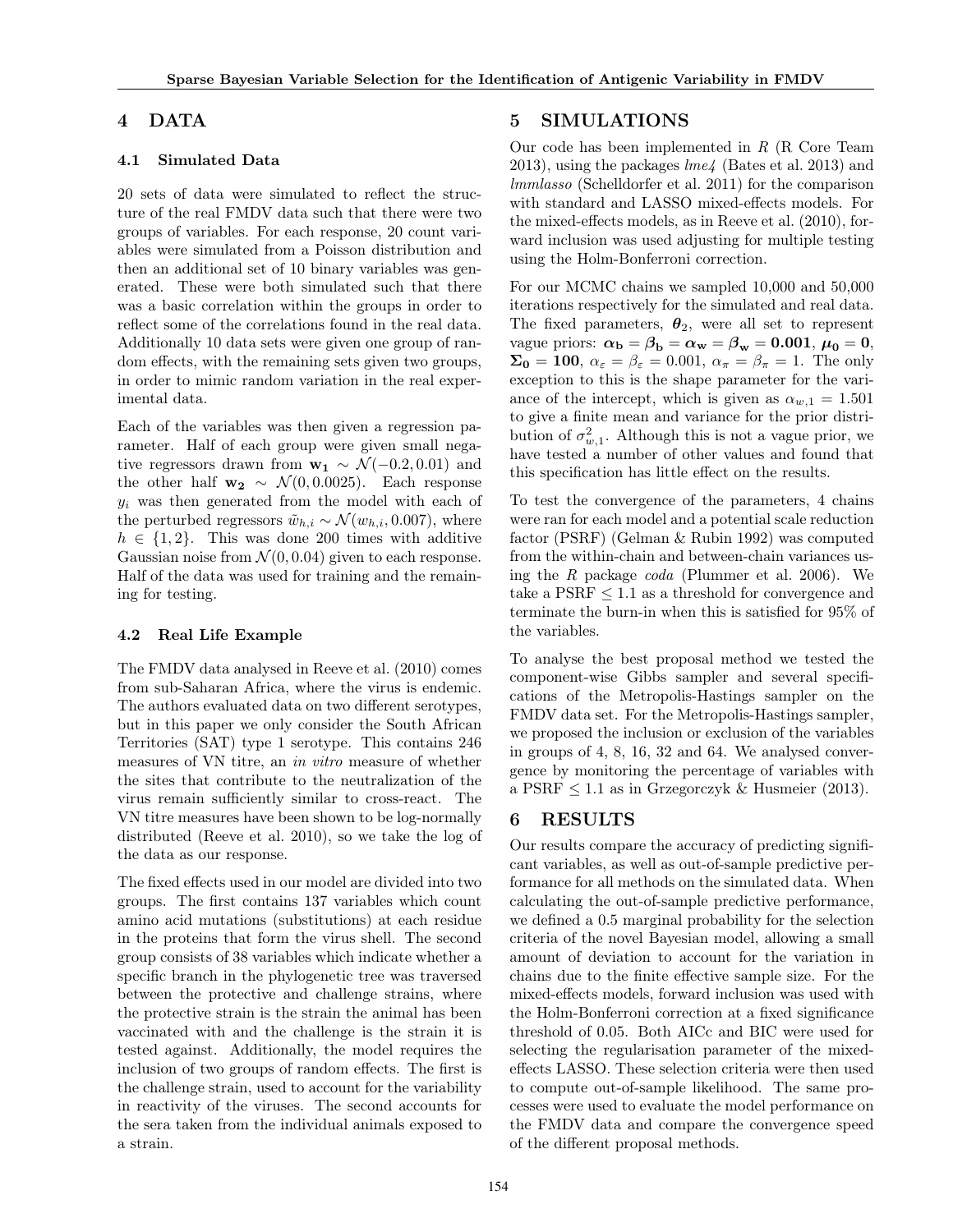

(b) Two Random-Effect Groups

Figure 2: ROC curves for classical mixed-effects (grey), mixed-effects LASSO (black dotted), and the novel Bayesian (black) models when applied to the simulated data. The simulated data was generated with (a) one and (b) two random effect groups; see section 4.1.

To investigate the accuracy of the selection of significant variables we produced receiver operating characteristic (ROC) curves for each of the methods by ordering the inclusion of variables. This can be achieved for the novel Bayesian method by ordering of the variables using their predicted marginal posterior probabilities. For the standard mixed-effects models this is done by removing the significance threshold and ranking the edges by order of inclusion. Finally for the mixed-effects LASSO we predict models for a variety of different penalty parameters,  $\lambda$ , to create the socalled LASSO path (Hastie et al. 2009). This defines a ranking of the variable from which again a ROC curve can be obtained.

#### 6.1 Simulation Study

Figure 2 shows ROC curves for the classical mixed-effects, mixed-effects LASSO and novel sparse Bayesian selection model. ROC curves show model classification performance under different levels of sensitivity and specificity. This is more general than evaluating performance at a specific cut-off point, determined using model selection criteria. ROC curves also provide a convenient comparison measure in the form



Figure 3: Convergence diagnostics. The lines show the proportion of parameters that have converged (PSRF ≤ 1.1) when using component-wise Gibbs sampling (black) and Metropolis-Hastings sampling proposing 4 (grey), 8 (black dashed), 16 (grey dashed), 32 (black thick) and 64 (grey thick) inclusion parameters simultaneously.

of the area under curve (AUC) value.

For two random effects groups (Figure 2b), the proposed Bayesian model,  $AUC = 0.93$ , consistently outperforms the mixed effects LASSO,  $AUC = 0.79$ , and standard mixed effects model,  $AUC = 0.79$ . This is presumably a consequence of the fact that the mixedeffects LASSO, as developed by Schelldorfer et al. (2011), is defined for a single random effect. To deal with two random effects, we need to map the matrix of random effect combinations into a vector of substitute single random effects, which may render the model over-complex and hence susceptible to over-fitting. For data with a single random effect (Figure 2a), the novel Bayesian method still achieves a greater AUC value, 0.89, than the LASSO, 0.83, and standard mixed effects model, 0.81. Note that realistic data need to be modeled with more than one random effect, though. To our knowledge, a mixed effects LASSO for such data has not been developed.

In addition to the comparison of AUC values, we also looked at the predictive performance. For the data with 2 groups of random effects the novel Bayesian method got a mean out-of-sample log-likelihood of −113.8, outperforming the mixed effect LASSO with BIC, −160.8, and AICc, −163.3, and the standard mixed effect model, −127.7. Similar results were also achieved for the data with 1 random effect group, with the models achieving a mean out-of-sample loglikelihoods of −99.9, −104.2, −105.9 and −112.4, respectively.

#### 6.2 Foot-and-Mouth Disease Virus Data

Figure 3 shows that proposing a larger proportion of 8 or 16 binary selection hyperparameters,  $\gamma$ , simul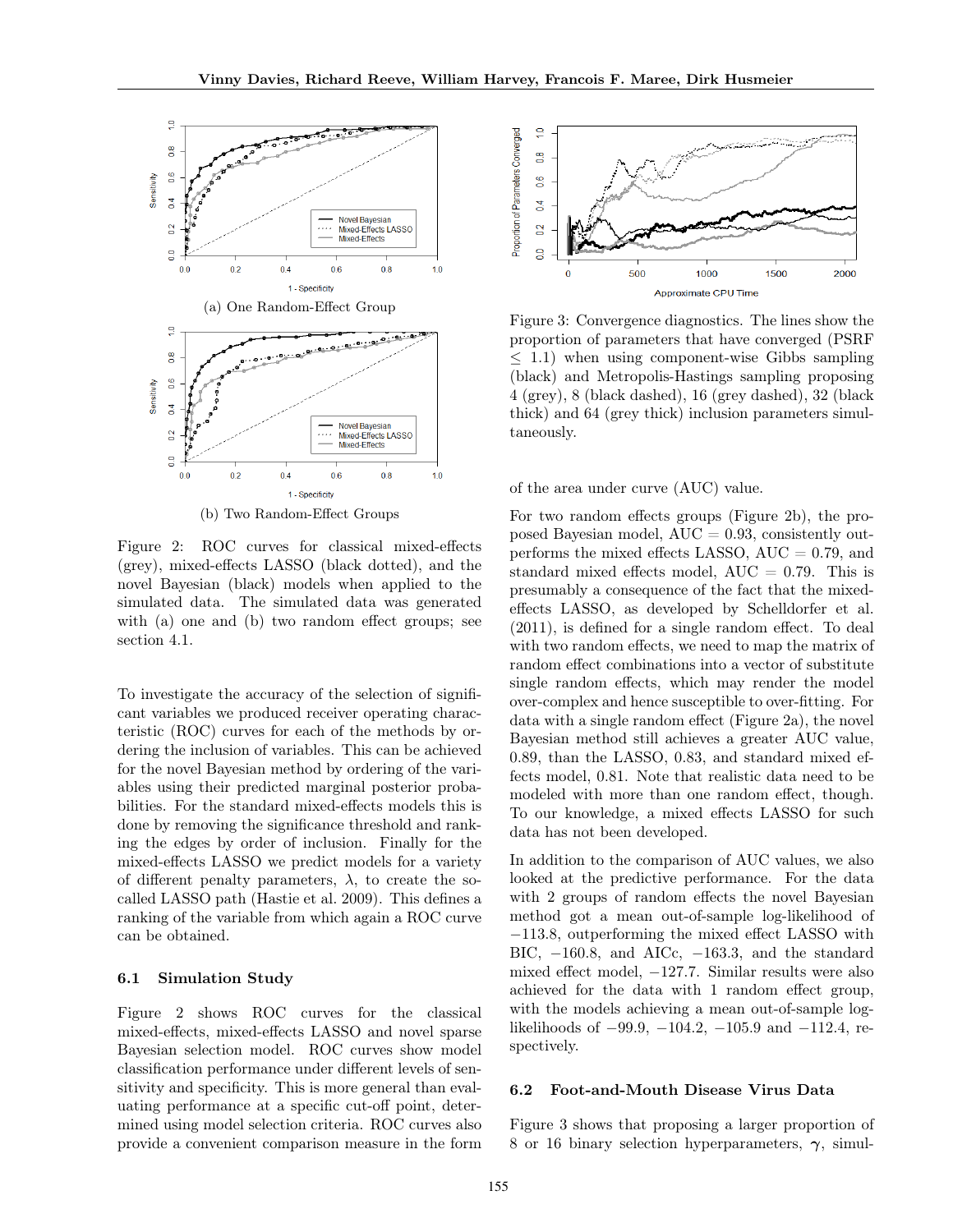taneously in a Metropolis-Hastings scheme achieves faster convergence than component-wise Gibbs sampling, despite the higher rejection probability (recall that Gibbs sampling has an acceptance probability of 1). This suggests that Gibbs sampling should not always be the default method of choice, and that further improvements may be obtained by including posterior correlations in the proposal moves (see Section 8).

With respect to the evaluation of the prediction, we need to point out that the proposed novel Bayesian method is the only one that could be applied in a fully automatic manner. The forward-variable selection technique used in Reeve et al. (2010) drew on biological prior knowledge to design an effective variable selection schedule, and the optimisation algorithm for the mixed-effects LASSO, as implemented in the software of Schelldorfer et al. (2011), failed due to illconditioned (i.e. quasi-singular) matrices. To cope with the latter problem, we applied the mixed-effects LASSO as follows: in the first instance, we included all 'relevant' residues (as informed by the 'gold-standard'; see below) and the branches of the phylogenetic tree as potential explanatory variables. We then iteratively excluded strongly correlated 'non-relevant' variables until the matrix inversion no longer ran into numerical problems. We need to point out that this strategy uses prior knowledge that would usually not be available and is not required for the proposed Bayesian method. However for a fair comparison, we used this reduced set of 107 variable for all methods.

For performance evaluation, we have concentrated on the prediction of the relevant residues, which indicate areas of the virus protein that are targeted by the immune system, where mutations potentially allow the virus to escape the host immune response. For evaluation, we used a list of known 'true positives' from Grazioli et al. (2006) - these are residues in exposed regions of the virus protein known to be targeted by the immune system. We also used a list of 'true negatives', which are areas not found in any study of FMDV antibody targets (see Reeve et al. (2010) and references therein) - these typically lie in buried regions of the virus protein that are inaccessible to the immune system. The predictions are shown in Figure 4. It can be seen that the novel Bayesian hierarchical model finds no 'false positive', while also showing an increased number of 'true positives'. In combination with the fully automated inference procedure this can be seen as a method improvement.

## 7 CONCLUSION

We have addressed the problem of identifying residues responsible for changes in antigenic variability within



Figure 4: Bar plot showing 'true positives' (white) and 'false positive' (black) for the mixed-effects model results of Reeve et al. (2010), the mixed-effects LASSO using AICc and BIC (Schelldorfer et al. 2011) and the novel Bayesian variable selection model.

FMDV. We have proposed a novel sparse Bayesian variable selection scheme based on spike and slab priors, which outperforms competing methods (Figure 2 and 4). In the process we have identified three key residues that are known to be critical to understanding cross-protection between virus.

Further to this we have investigated the sampling of the latent inclusion variables,  $\gamma$ . We have shown that proposing multiple moves simultaneously through Metropolis-Hastings sampling can give a significant computational improvement over the more widely used component-wise Gibbs sampler (Figure 3).

## 8 FURTHER WORK

Further work on this paper comes in several forms. Firstly, there may be room for improvement by replacing the Inverse-Gamma prior for the variances of the random effects  $(\sigma_{b,g}^2)$  in Figure 1) by a half-Cauchy distribution. As discussed in Gelman (2006), this may result in a reduced dependence of the results on the prior as well as an improvement in the convergence of the MCMC simulations. Secondly, the model can be extended to include a spike and slab prior for the selection of random effects (i.e. the  $b_{k,g}$ 's in Figure 1). Thirdly, improved proposal distributions that account for the estimated posterior correlation in the binary inclusion hyperparameters,  $\gamma$ , could potentially improve convergence, in the same way as for the continuous case (Haario et al. 2006). A method to generate correlated binary variables has been proposed (Leisch et al. 2012). However, to apply this method in the context of MCMC, a proper proposal distribution has to be developed, which has to enter the Metropolis-Hastings ratio. Finally we would like to extend the model to further serotypes and diseases. In particular combining all available data for FMDV serotypes would lead to a larger, more complete data set, which would give us the best chance of identifying all the key residues associated with changes in antigenic variability.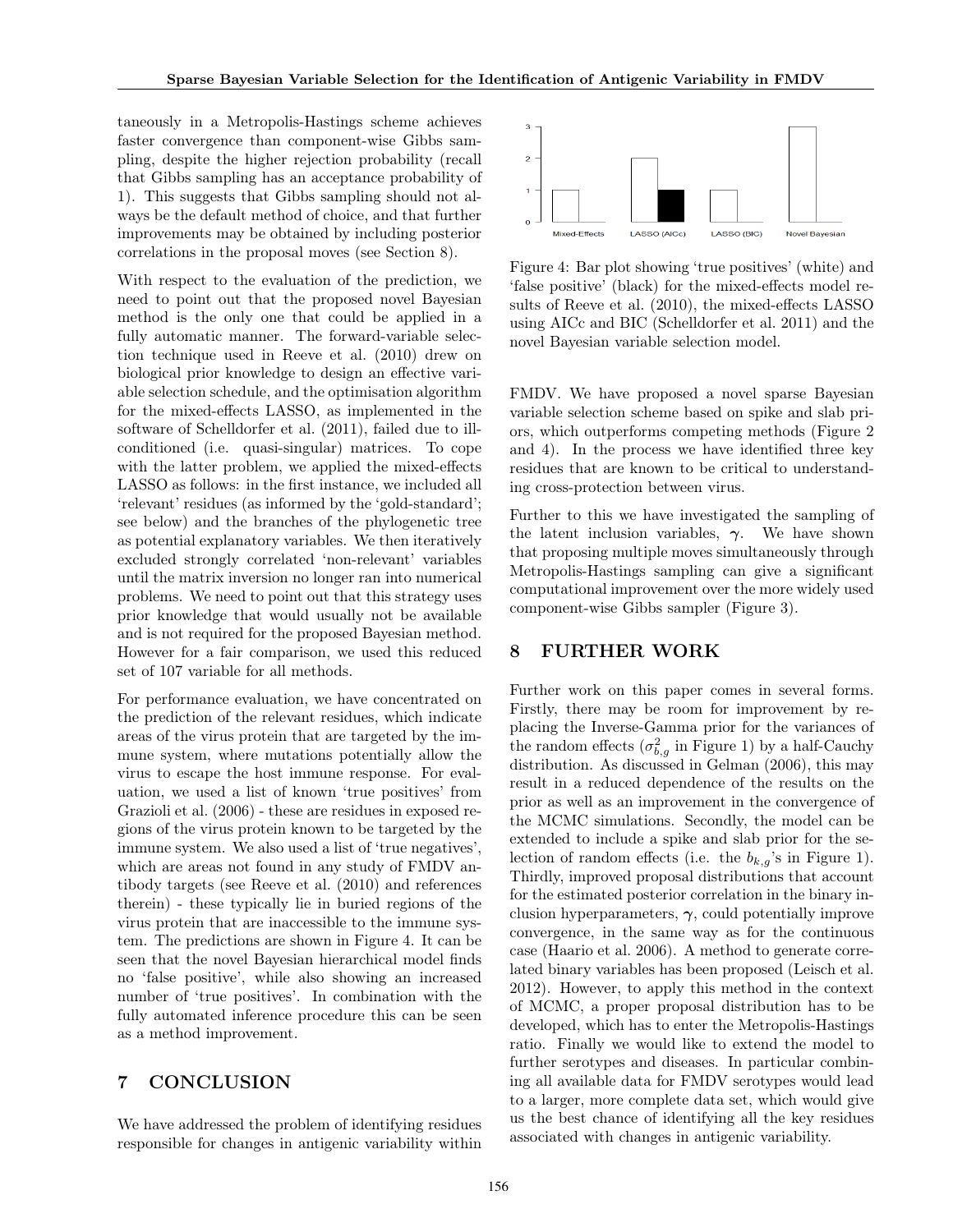## References

- Bates, D., Maechler, M. & Bolker, B. (2013), lme4: Linear mixed-effects models using S4 classes.
- Bengio, Y. & Grandvalet, Y. (2004), 'No unbiased estimator of the variance of k-fold cross-validation', The Journal of Machine Learning Research 5, 1089– 1105.
- Bishop, C. M. (2006), Pattern Recognition and Machine Learning, Springer, Singapore.
- Dalton, L. & Dougherty, E. (2012), 'Exact sample conditioned MSE performance of the Bayesian MMSE estimator for classification error - part II: Consistency and performance analysis', Signal Processing, IEEE Transactions on  $60(5)$ , 2588-2603.
- Gelman, A. (2006), 'Prior distributions for variance parameters in hierarchical models', Bayesian Analysis  $1(3)$ .
- Gelman, A., Carlin, J. B., Stern, H. S. & Rubin, D. B. (2004), Bayesian Data Analysis, Chapman & Hall.
- Gelman, A. & Rubin, D. (1992), 'Inference from iterative simulation using multiple sequences', Statistical Science 7, 457–511.
- Geman, S. & Geman, D. (1984), 'Stochastic relaxation, Gibbs distributions, and the Bayesian restoration of images', IEEE Transactions on Pattern Analysis and Machine Intelligence  $6(6)$ , 721–741.
- George, E. I. & McCulloch, R. E. (1993), 'Variable selection via Gibbs sampling', Journal of the American Statistical Association 88(423), 881–889.
- George, E. I. & McCulloch, R. E. (1997), 'Approaches for Bayesian variable selection', Statistica Sinica 7, 339–373.
- Grazioli, S., Moretti, M., Barbieri, I., Crosatti, M. & Brocchi, E. (2006), Use of monoclonal antibodies to identify and map new antigenic determinants involved in neutralisation on FMD viruses type SAT 1 and SAT 2, in 'Report of the Session of the Research Group of the Standing Technical Committee of the European Commission for the Control of Foot-and-Mouth Disease', pp. 287–297. Appendix 43.
- Grzegorczyk, M. & Husmeier, D. (2013), 'Regularization of non-homogeneous dynamic Bayesian networks with global information-coupling based on hierarchical Bayesian models', Machine Learning 91, 105–151.
- Haario, H., Laine, M., Mira, A. & Saksman, E. (2006), 'DRAM: Efficient adaptive MCMC', Statistics and  $Computing 16(4)$ .
- Hastie, T., Tibshirani, R. & Friedman, J. (2009), The Elements of Statistical Learning, Springer.
- Hastings, W. (1970), 'Monte Carlo sampling methods using Markov chains and their applications', *Biometrika*  $57(1)$ , 97-109.
- Holm, S. (1979), 'A simple sequentially rejective multiple test procedure', Scandinavian Journal of Statistics 6, 65–70.
- Hurvich, C. M. & Tsai, C.-L. (1989), 'Regression and time series model selection in small samples', Biometrika 76(2), 297–307.
- Leisch, F., Weingessel, A. & Hornik, K. (2012), bindata: Generation of Artificial Binary Data.
- Metropolis, N., Rosenbluth, A., Rosenbluth, M., Teller, A. & Teller, E. (1953), 'Equations of state calculations by fast computing machines', Journal of Chemical Physics  $21(6)$ , 1087-1092.
- Mitchell, T. & Beauchamp, J. (1988), 'Bayesian variable selection in linear regression', Journal of the American Statistical Association 83(404), 1023– 1032.
- Murphy, K. P. (2012), Machine learning: a probabilistic perspective, MIT Press, Cambridge, MA.
- Park, T. & Casella, G. (2008), 'The Bayesian lasso', Journal of the American Statistical Association 103(482).
- Pinheiro, J. C. & Bates, D. (2000), Mixed-Effects Models in S and S-PLUS, Springer.
- Plummer, M., Best, N., Cowles, K. & Vines, K. (2006), 'CODA: Convergence diagnosis and output analysis for MCMC',  $R$  News  $6(1)$ , 7-11.
- R Core Team (2013), R: A Language and Environment for Statistical Computing, R Foundation for Statistical Computing, Vienna, Austria.
- Rao, R. B., Fung, G. & Rosales, R. (2008), 'On the dangers of cross-validation. an experimental evaluation', SIAM Data Mining .
- Reeve, R., Blignaut, B., Esterhuysen, J. J., Opperman, P., Matthews, L., Fry, E. E., de Beer, T. A. P., Theron, J., Rieder, E., Vosloo, W., O'Neill, H. G., Haydon, D. T. & Maree, F. F. (2010), 'Sequencebased prediction for vaccine strain selection and identification of antigenic variability in Foot-and-Mouth disease virus', PLoS Comput Biol 6(12).
- Ripley, B. (1979), 'Algorithm AS 137: Simulating spatial patterns: Dependent samples from a multivariate density', Journal of the Royal Statistical Society. Series C  $28(1)$ , 109-112.
- Sabatti, C. & James, G. M. (2005), 'Bayesian sparse hidden components analysis for transcription networks', Bioinformatics 22(6), 739–746.
- Schelldorfer, J., Bühlmann, P. & van de Geer, S. (2011), 'Estimation for high-dimensional linear